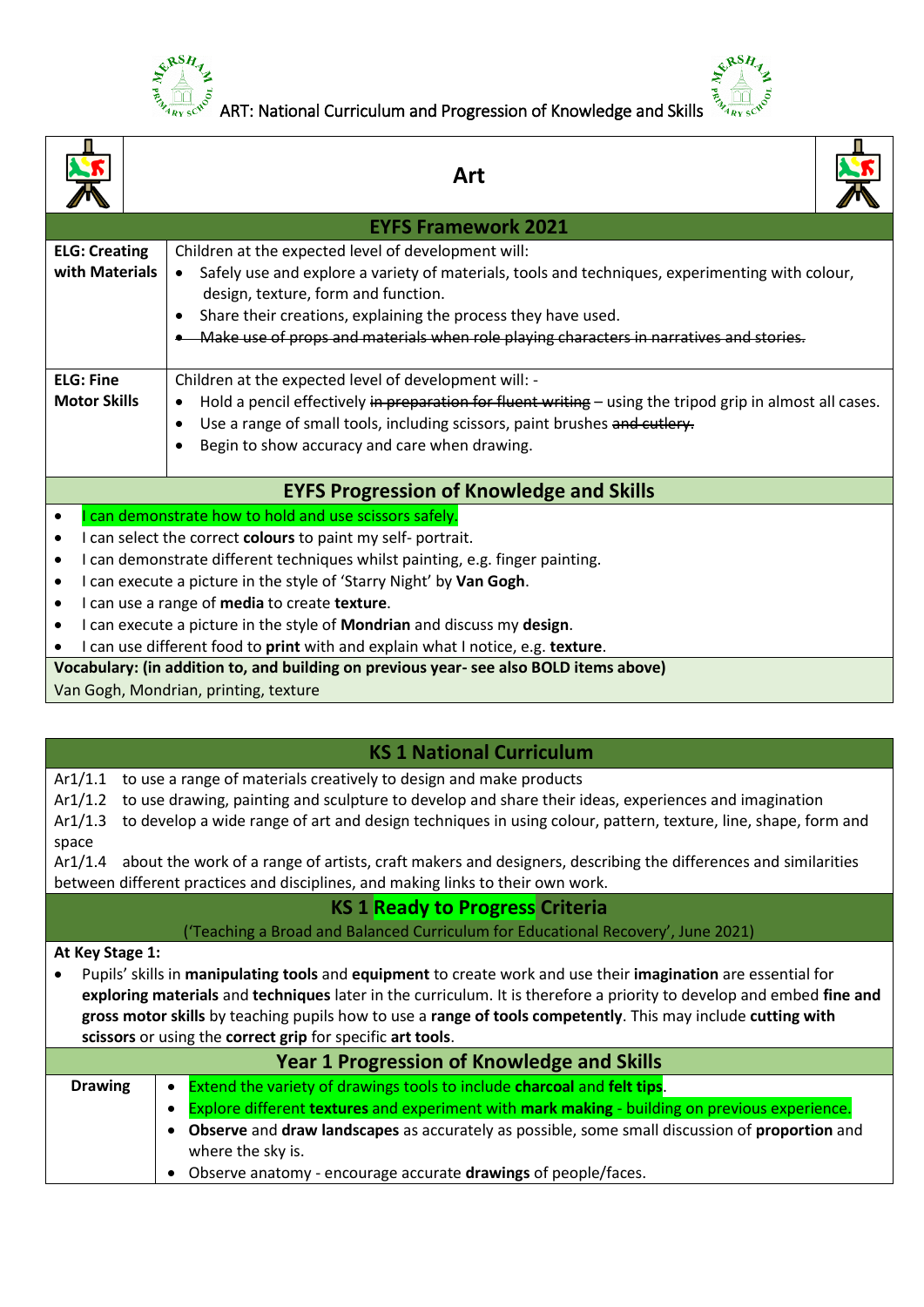



 $\frac{e^{x}{}^{RSH}z}{\sqrt{\frac{10}{x_{16}}e^{x_{2}}}}$  ART: National Curriculum and Progression of Knowledge and Skills  $\frac{e^{x}{}^{RSH}z}{\sqrt{\frac{10}{x_{16}}e^{x_{2}}}}$ 

|                 | Sketch objects in both the natural and man-made world.                                                                                                                |
|-----------------|-----------------------------------------------------------------------------------------------------------------------------------------------------------------------|
|                 | Vocabulary: (in addition to, and building on previous year- see also BOLD items above)                                                                                |
|                 | Change - Portrait - Proportion                                                                                                                                        |
| Colour          | • Ensure they know the names of all the colours.                                                                                                                      |
|                 | Begin to introduce mixing of colours to make new colours.                                                                                                             |
|                 | Find collections of colour - different sorts of green, blue, purple etc. Use language to evaluate -                                                                   |
|                 | light/dark                                                                                                                                                            |
|                 | Continue to explore applying colour with a range of tools for enjoyment                                                                                               |
|                 | Vocabulary: (in addition to, and building on previous year- see also BOLD items above)                                                                                |
|                 | Primary colour - Secondary colour - Colour names                                                                                                                      |
| <b>Texture</b>  | Simple paper and/or material weaving using a card loom.<br>٠                                                                                                          |
|                 | Mix colours and paint strips of paper to weave with.<br>$\bullet$                                                                                                     |
|                 | Add objects to the weaving - buttons, twigs, dried flowers.                                                                                                           |
|                 | Build on skills of using various materials to make collages -using some smaller items.<br>٠                                                                           |
|                 | Discuss how textiles create things - curtains, clothing, decoration<br>$\bullet$                                                                                      |
|                 | Create larger scale pieces collaboratively.                                                                                                                           |
|                 | Vocabulary: (in addition to, and building on previous year- see also BOLD items above)                                                                                |
|                 | Warp - Weft - Textiles                                                                                                                                                |
| Sculpture/      | • Construct to represent personal ideas.                                                                                                                              |
| Form            | • Use materials to make known objects for a purpose, i.e. puppet.                                                                                                     |
|                 | <b>Cut</b> shapes using scissors.<br>$\bullet$                                                                                                                        |
|                 | Carve into media using tools.                                                                                                                                         |
|                 | Make simple joins by manipulating modelling material or pasting carefully.                                                                                            |
|                 | Vocabulary: (in addition to, and building on previous year- see also BOLD items above)                                                                                |
| <b>Printing</b> | Puppet - Cutting - Joining<br>Create patterns and pictures by printing from objects using more than one colour.<br>$\bullet$                                          |
|                 | Use appropriate language to describe tools, process, etc.<br>$\bullet$                                                                                                |
|                 | Create order, symmetry and irregularity through printing.                                                                                                             |
|                 | ٠                                                                                                                                                                     |
|                 | Talk simply about own work and that of other artists.<br>$\bullet$                                                                                                    |
|                 | Identify the different forms printing takes: books, pictures, wallpaper, fabrics, etc.<br>$\bullet$                                                                   |
|                 | Vocabulary: (in addition to, and building on previous year- see also BOLD items above)                                                                                |
|                 | Repeating pattern - pressing - indent - raised                                                                                                                        |
| <b>Artists</b>  | Picasso- use of colour and shape in portraits.                                                                                                                        |
|                 | Arcimboldo-comparative study on portrait drawing.                                                                                                                     |
|                 | Kandinsky- pattern/printing                                                                                                                                           |
|                 | Vocabulary: (in addition to, and building on previous year- see also BOLD items above)                                                                                |
|                 | Cubism - Spanish - Past - Portrait - Collage - Compare - Line - Shape - Colour - Artist                                                                               |
|                 | <b>Year 2 Progression of Knowledge and Skills</b>                                                                                                                     |
| <b>Drawing</b>  | Continue to experiment with tools and surfaces.<br>٠                                                                                                                  |
|                 | Continue to draw as a way of recording experiences, feelings and their imagination.<br>٠                                                                              |
|                 | Look at drawings and comment thoughtfully, begin to discuss use of shadows, use of light and<br>$\bullet$                                                             |
|                 |                                                                                                                                                                       |
|                 | dark.                                                                                                                                                                 |
|                 | Being to make initial sketches as a preparation for painting and other work.                                                                                          |
|                 | Vocabulary: (in addition to, and building on previous year- see also BOLD items above)<br>Layer - Smudge - Blend - Layer - Figure - Object - Single - Group - Pattern |
|                 |                                                                                                                                                                       |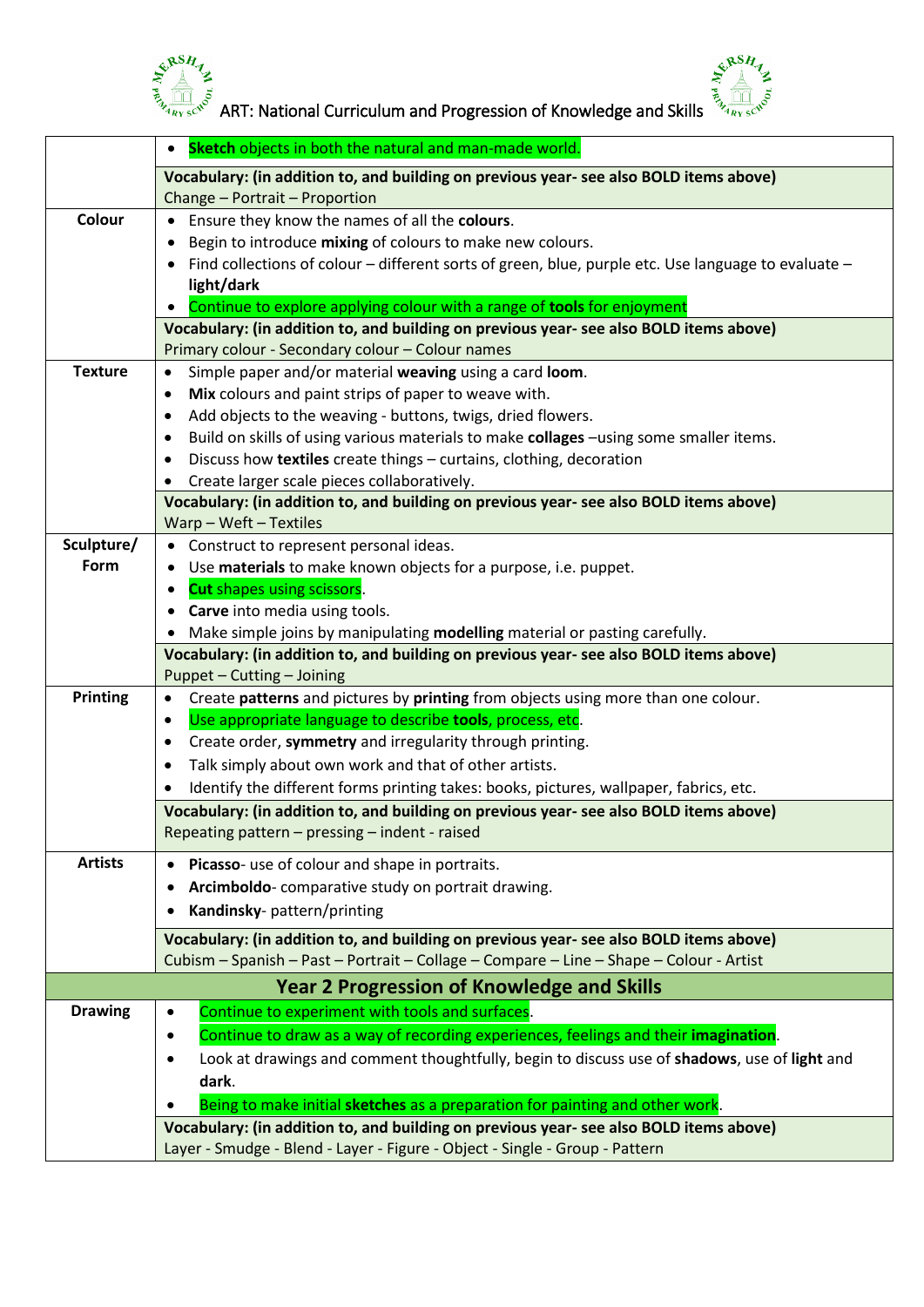



|                 | ERSH<br>ART: National Curriculum and Progression of Knowledge and Skills                                               |
|-----------------|------------------------------------------------------------------------------------------------------------------------|
| Colour          | Begin to describe colours by objects - 'raspberry pink, sunshine yellow'<br>٠                                          |
|                 | Make as many tones of one colour as possible using primary colours and white.                                          |
|                 | Mix colours to match those of the natural world - colours that might have a less defined name<br>$\bullet$             |
|                 | Experience using colour on a large scale, A3/A2 playground- link to R.E chalk Rangoli                                  |
|                 | Vocabulary: (in addition to, and building on previous year- see also BOLD items above)<br>Colour wheel - Colour mixing |
| <b>Texture</b>  | Develop skills of overlapping and overlaying to create effects.<br>$\bullet$                                           |
|                 | Use large eyed needles, different thicknesses of thread and different sized running stitches to sew<br>$\bullet$       |
|                 | with.                                                                                                                  |
|                 | Attach material shapes to fabric with running stitches.<br>٠                                                           |
|                 | Start to explore other simple stitches - backstitch, cross-stitch                                                      |
|                 | Vocabulary: (in addition to, and building on previous year- see also BOLD items above)<br>Fabric - Patchwork -         |
| Sculpture/      | Awareness of natural and man-made forms and environments<br>$\bullet$                                                  |
| Form            | Able to shape and form from direct observation<br>٠                                                                    |
|                 | Use a range of decorative techniques: applied, impressed, painted, etc.<br>٠                                           |
|                 | Use a range of tools for shaping, mark making, etc.                                                                    |
|                 | <b>Construct</b> from found junk materials.<br>٠                                                                       |
|                 | Replicate patterns and textures in a 3-D form.                                                                         |
|                 | Begin to make simple thoughts about own work and that of other sculptors.                                              |
|                 | Vocabulary: (in addition to, and building on previous year-see also BOLD items above)                                  |
| <b>Printing</b> | Join                                                                                                                   |
|                 |                                                                                                                        |
| Pattern         | Experiment by arranging, folding, repeating, overlapping, regular and irregular patterning.<br>٠                       |
|                 | Look at natural and manmade patterns and discuss.                                                                      |
|                 | Discuss regular and irregular - what does it mean?                                                                     |
|                 | Vocabulary: (in addition to, and building on previous year- see also BOLD items above)                                 |
| <b>Artists</b>  | Romero Britto<br>$\bullet$                                                                                             |
|                 | Andy Warhol<br>$\bullet$                                                                                               |
|                 | <b>Various Portrait Artists</b><br>$\bullet$                                                                           |
|                 | Vocabulary: (in addition to, and building on previous year- see also BOLD items above)                                 |
|                 | Pop Art                                                                                                                |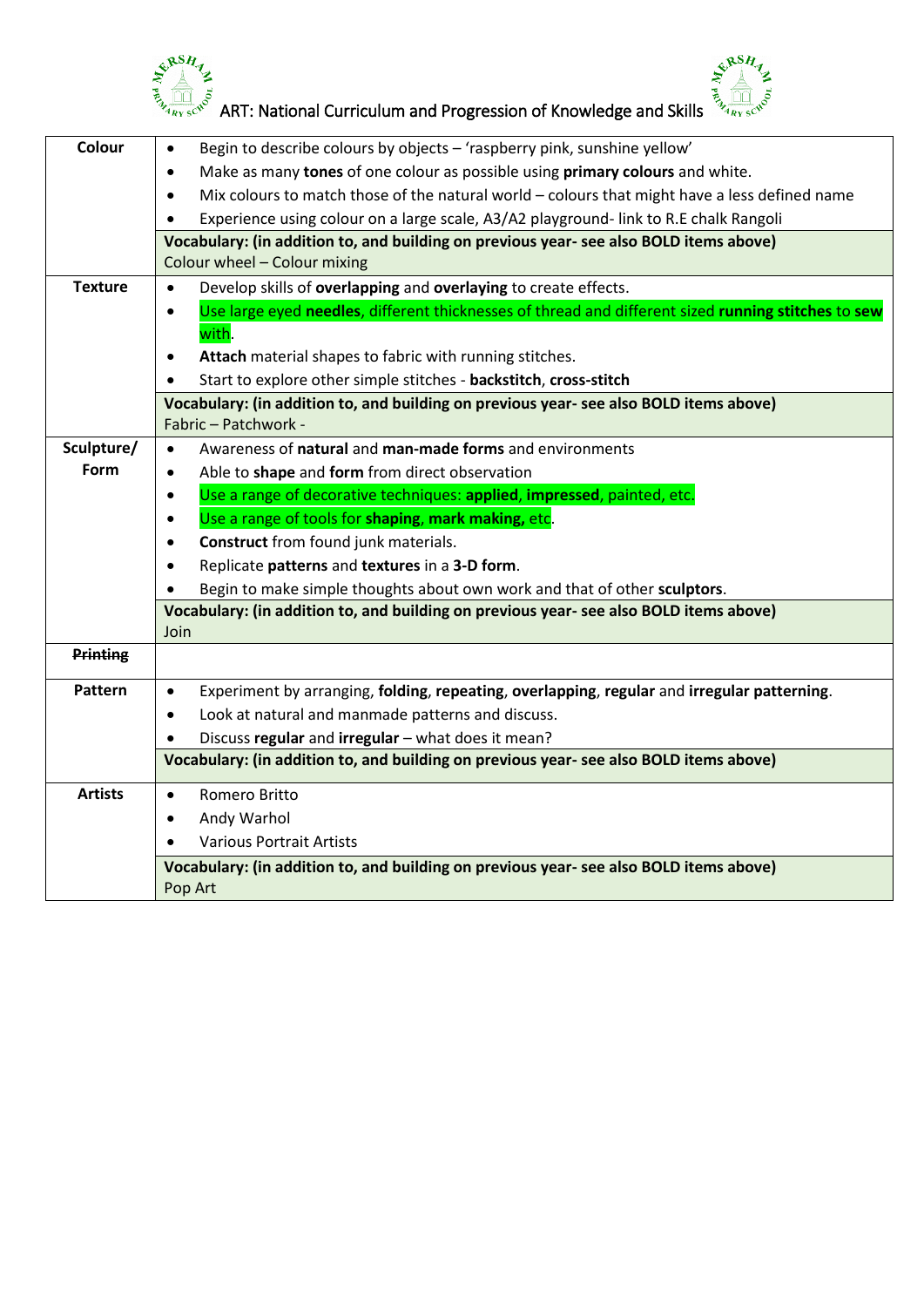

 $\frac{e^{x}{}^{RSH}z}{\sqrt{\frac{10}{x_{16}}e^{x_{2}}}}$  ART: National Curriculum and Progression of Knowledge and Skills  $\frac{e^{x}{}^{RSH}z}{\sqrt{\frac{10}{x_{16}}e^{x_{2}}}}$ 

|                       | <b>KS2 National Curriculum</b>                                                                                                                                                                      |
|-----------------------|-----------------------------------------------------------------------------------------------------------------------------------------------------------------------------------------------------|
|                       | Ar2/1.1 to create sketch books to record their observations and use them to review and revisit ideas                                                                                                |
|                       | Ar2/1.2 to improve their mastery of art and design techniques, including drawing, painting and sculpture with a range                                                                               |
| of materials          | Ar2/1.3 learn about great artists, architects and designers in history.                                                                                                                             |
|                       | <b>KS 2 Ready to Progress Criteria</b>                                                                                                                                                              |
|                       | ('Teaching a Broad and Balanced Curriculum for Educational Recovery', June 2021)                                                                                                                    |
| At Key Stage 2 and 3: |                                                                                                                                                                                                     |
|                       | Leaders should prioritise securing depth and mastery of pupils' practical knowledge, such as different artistic                                                                                     |
|                       | methods, techniques, media and materials. Securing this knowledge allows pupils to communicate, record and                                                                                          |
| create.               |                                                                                                                                                                                                     |
| $\bullet$             | It remains important that pupils have significant time for deliberate practice, reencountering the core knowledge                                                                                   |
|                       | in different contexts and with growing complexity to develop mastery (for example, drawing with pencil, ink and                                                                                     |
| wire).<br>$\bullet$   | The emphasis on practical knowledge should encompass multiple applications, for example, drawing                                                                                                    |
|                       | representationally, drawing expressively and drawing unconventionally.                                                                                                                              |
| $\bullet$             | Focusing pupils' attention on the multiple forms in which art exists will help to secure their knowledge of the                                                                                     |
|                       | subject's breadth and diversity. Teachers should revisit previous topics or teach the content of missed ones,                                                                                       |
|                       | placing more emphasis on developing mastery in the process of making rather than a performative final outcome.                                                                                      |
|                       | <b>Year 3 Progression of Knowledge and Skills</b>                                                                                                                                                   |
| <b>Drawing</b>        | Experiment with the potential of various pencils (2B - HB) to show tone, texture etc.<br>$\bullet$                                                                                                  |
|                       | Encourage close observation of objects in both the natural and man-made world.<br>$\bullet$                                                                                                         |
|                       | Observe and draw simple shapes.<br>$\bullet$                                                                                                                                                        |
|                       | Make initial sketches as a preparation for painting and other work.<br>$\bullet$                                                                                                                    |
|                       | Encourage more accurate drawings of people - particularly faces looking closely at where feature<br>$\bullet$                                                                                       |
|                       | and the detail they have.                                                                                                                                                                           |
|                       | Vocabulary: (in addition to, and building on previous year- see also BOLD items above)<br>Sketchbook - Grades of pencil - Scale - Symmetry - Refine - Alter - Visual Sources - Texture - Expression |
| Colour                | Extend exploring colour mixing to applying colour mixing in their work.<br>$\bullet$                                                                                                                |
|                       | Make colour wheels to show primary and secondary colours.<br>$\bullet$                                                                                                                              |
|                       | Introduce different types of brushes for specific purposes.<br>٠                                                                                                                                    |
|                       | Begin to apply colour using dotting, scratching, splashing to imitate an artist.<br>$\bullet$                                                                                                       |
|                       | Pointillism – control over coloured dots, so tone and shading is evident.<br>٠                                                                                                                      |
|                       | Vocabulary: (in addition to, and building on previous year- see also BOLD items above)                                                                                                              |
|                       | Wash                                                                                                                                                                                                |
| <b>Texture</b>        | Use smaller eyed needles and finer threads.<br>$\bullet$                                                                                                                                            |
|                       | Tie dying - ways of colouring or patterning material.<br>$\bullet$                                                                                                                                  |
|                       | Look at artists: Linda Caverley, Ellen Jackson, Alison King<br>$\bullet$                                                                                                                            |
|                       | Vocabulary: (in addition to, and building on previous year- see also BOLD items above)                                                                                                              |
|                       | Padding - Detail                                                                                                                                                                                    |
| Sculpture/            |                                                                                                                                                                                                     |
| <b>Form</b>           |                                                                                                                                                                                                     |
| <b>Printing</b>       | Use the equipment and media with increasing confidence.<br>$\bullet$                                                                                                                                |
|                       | Use relief and impressed printing processes.<br>$\bullet$                                                                                                                                           |
|                       | Use sketchbook for recording textures/patterns.<br>$\bullet$                                                                                                                                        |
|                       |                                                                                                                                                                                                     |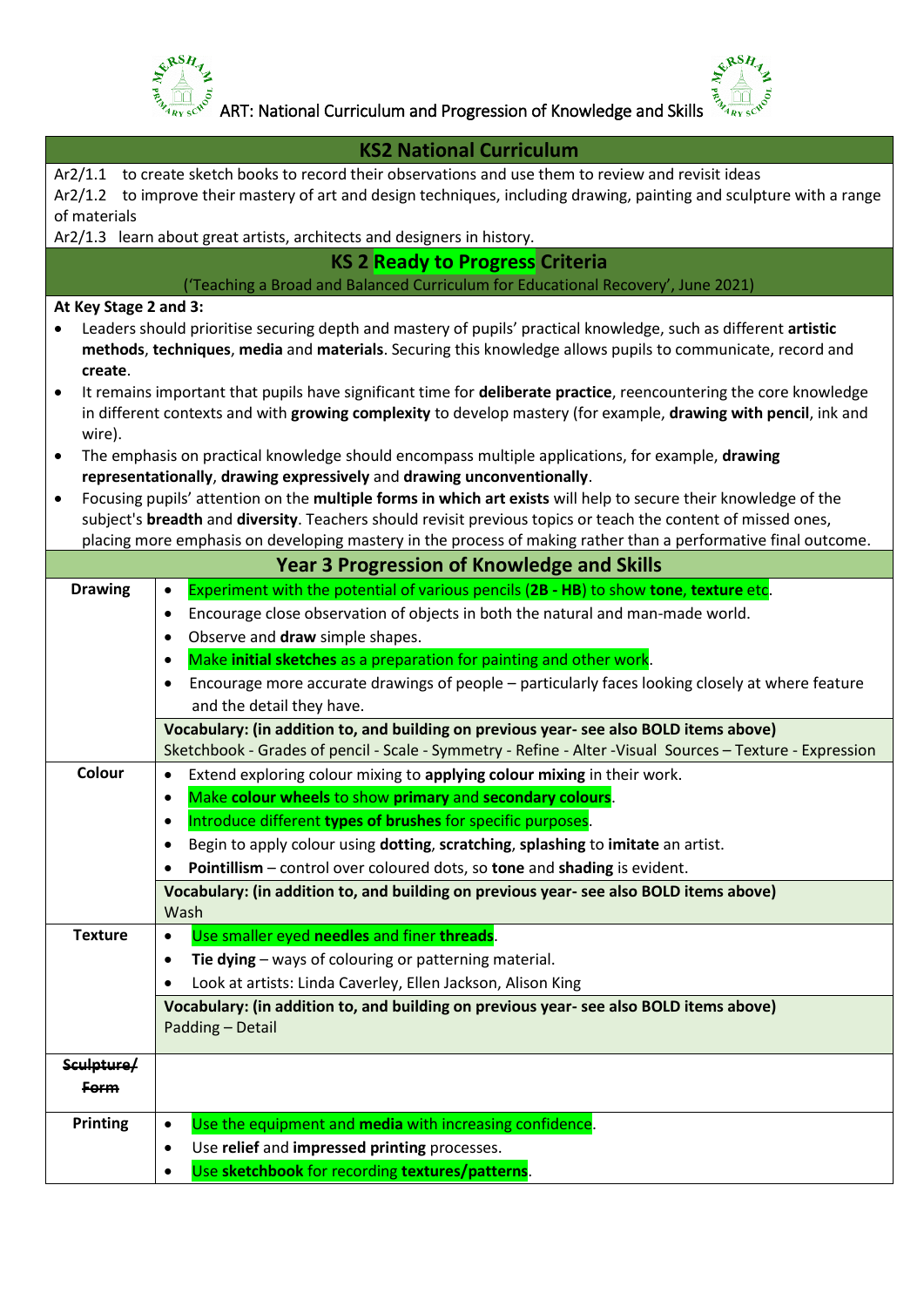



|                | GRSH<br>ART: National Curriculum and Progression of Knowledge and Skills                                                                                                                                                                                                                                                                                                                 |
|----------------|------------------------------------------------------------------------------------------------------------------------------------------------------------------------------------------------------------------------------------------------------------------------------------------------------------------------------------------------------------------------------------------|
|                | Discuss own work and that of other artists.<br>٠<br>Explores images through monoprinting on a variety of papers<br>$\bullet$<br>Explore colour mixing through overlapping colour prints deliberately.<br>Vocabulary: (in addition to, and building on previous year- see also BOLD items above)                                                                                          |
|                | <b>Printing block</b>                                                                                                                                                                                                                                                                                                                                                                    |
| Pattern        | Search for pattern around us in world, pictures, objects.<br>Use the environment and other sources to make own patterns, printing, rubbing.<br>$\bullet$<br>Use sketchbooks to design own motif to repeat.<br>$\bullet$<br>Create own patterns using ICT<br>٠<br>Make patterns on a range of surfaces, in clay, dough, on fabric, paper, chalk on playground<br>Link to Maths - symmetry |
|                | <b>Vocabulary:</b>                                                                                                                                                                                                                                                                                                                                                                       |
| <b>Artists</b> | • Ellen Jackson, Alison King<br>• Rene Magritte<br>• Matisse<br>• William Morris                                                                                                                                                                                                                                                                                                         |
|                | Vocabulary: (in addition to, and building on previous year- see also BOLD items above)<br>Romanticism - Surrealism - Expressionism                                                                                                                                                                                                                                                       |
|                |                                                                                                                                                                                                                                                                                                                                                                                          |
|                | <b>Year 4 Progression of Knowledge and Skills</b>                                                                                                                                                                                                                                                                                                                                        |
| <b>Drawing</b> | Identify and draw the effect of light (shadows) on a surface, on objects and people.<br>٠                                                                                                                                                                                                                                                                                                |
|                | Introduce the concepts of scale and proportion.<br>٠                                                                                                                                                                                                                                                                                                                                     |
|                | Encourage more accurate drawings of whole people, building on their work on facial features to<br>٠                                                                                                                                                                                                                                                                                      |
|                | include proportion, placement and shape of body.                                                                                                                                                                                                                                                                                                                                         |
|                | Work on a variety of scales, A4 (wrist movement), larger (to involve development of arm and<br>upper body movement and visual perceptions)                                                                                                                                                                                                                                               |
|                | Computer generated drawings.                                                                                                                                                                                                                                                                                                                                                             |
|                | Vocabulary: (in addition to, and building on previous year- see also BOLD items above)<br>Paper types -Variation - Facial expression - Reflection - Figures- Form - Sketches                                                                                                                                                                                                             |
| Colour         | Mix and match colours to those in a work of art.<br>$\bullet$                                                                                                                                                                                                                                                                                                                            |
|                | Work with one colour against a variety of backgrounds.<br>$\bullet$                                                                                                                                                                                                                                                                                                                      |
|                | Observe colours on hands and faces - mix flesh colours.<br>٠                                                                                                                                                                                                                                                                                                                             |
|                | Advise and question suitable equipment for the task e.g. size of paintbrush or paper needed.<br>Vocabulary: (in addition to, and building on previous year- see also BOLD items above)                                                                                                                                                                                                   |
|                | Scale - Detail - Mood - Adjust                                                                                                                                                                                                                                                                                                                                                           |
| <b>Texture</b> | Use a wider variety of stitches to 'draw' with and develop pattern and texture $-e.g.$ zig zag stitch,<br>$\bullet$<br>chain stitch, seeding.<br>Start to place more emphasis on observation and design of textural art.<br>$\bullet$<br>Use initial sketches to aid work.<br>٠                                                                                                          |
|                | Continue experimenting with creating mood, feeling, movement and areas of interest.<br>Vocabulary: (in addition to, and building on previous year- see also BOLD items above)                                                                                                                                                                                                            |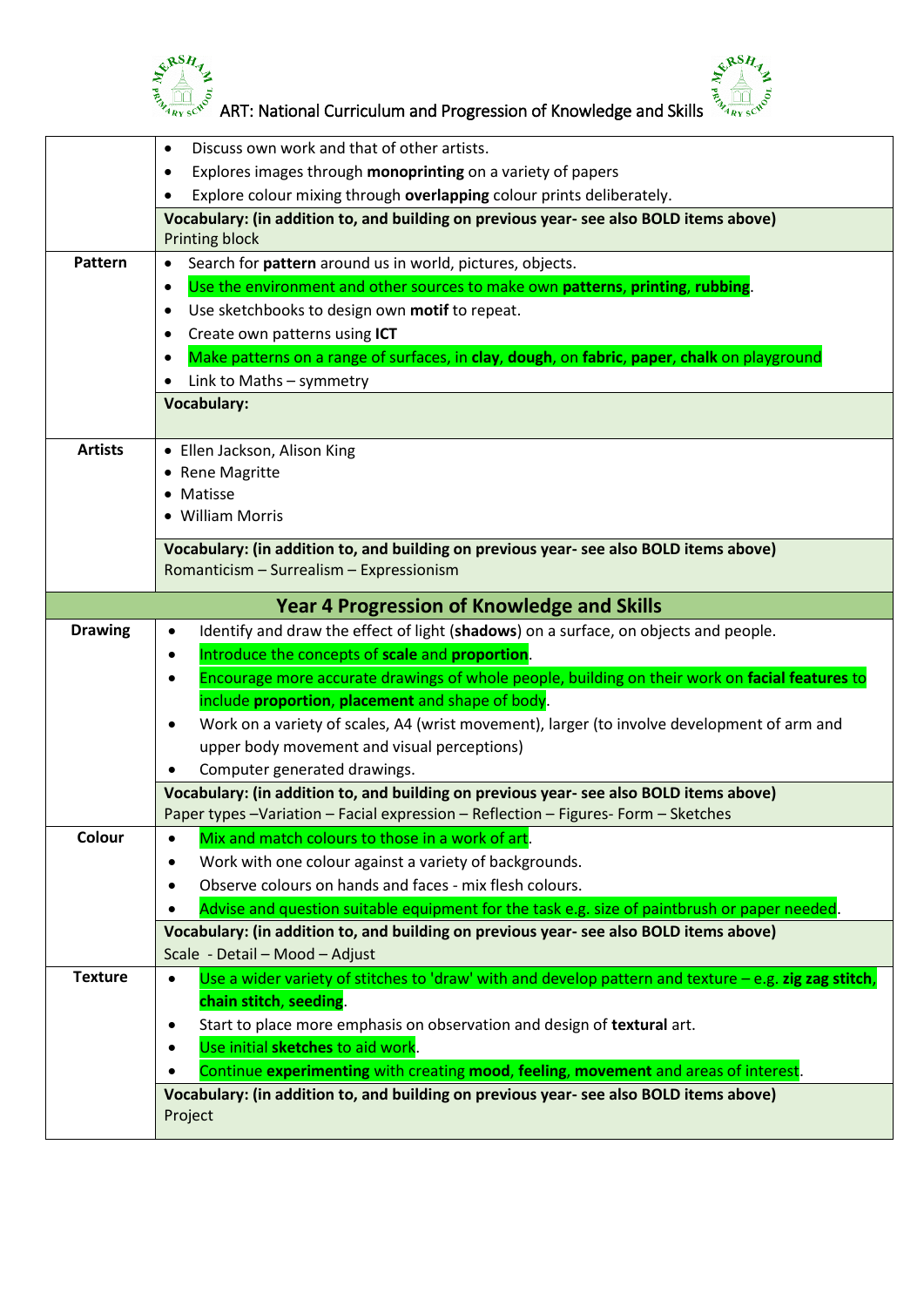

 $\frac{e^{x}{}^{RSH}z}{\sqrt{\frac{10}{x_{16}}e^{x_{2}}}}$  ART: National Curriculum and Progression of Knowledge and Skills  $\frac{e^{x}{}^{RSH}z}{\sqrt{\frac{10}{x_{16}}e^{x_{2}}}}$ 

| Sculpture/     | Plan and develop ideas in sketchbook and make informed choices about media.<br>$\bullet$                                                                                                 |
|----------------|------------------------------------------------------------------------------------------------------------------------------------------------------------------------------------------|
| Form           | Experience surface patterns / textures.<br>$\bullet$                                                                                                                                     |
|                | Work safely, to organise working area and clear away.<br>$\bullet$                                                                                                                       |
|                | Discuss own work and work of other sculptors with comparisons made.<br>٠                                                                                                                 |
|                | Consider light and shadow, space and size.<br>$\bullet$                                                                                                                                  |
|                | Investigate, analyse and interpret natural and manmade forms of construction.<br>٠                                                                                                       |
|                | Vocabulary: (in addition to, and building on previous year- see also BOLD items above)<br>Sculpt - Mouldable - Combine - Design                                                          |
|                |                                                                                                                                                                                          |
| Printing       | Use sketchbook for recording textures/patterns.<br>$\bullet$                                                                                                                             |
|                | Interpret environmental and manmade patterns and form<br>$\bullet$<br>Discuss the nature of effects able to modify and adapt print as work progresses.<br>$\bullet$                      |
|                | Explores images and recreates texture through deliberate selection of materials; wallpaper, string,                                                                                      |
|                | polystyrene etc.                                                                                                                                                                         |
|                | Vocabulary: (in addition to, and building on previous year- see also BOLD items above)                                                                                                   |
| <b>Pattern</b> |                                                                                                                                                                                          |
| <b>Artists</b> | David Hockney- portraits, proportion, light<br>$\bullet$                                                                                                                                 |
|                | Carl Warner-Computer generated drawings<br>٠                                                                                                                                             |
|                | Andy Goldsworthy-environmental art and patterns/form                                                                                                                                     |
|                | Vocabulary: (in addition to, and building on previous year- see also BOLD items above)                                                                                                   |
|                | Surrealism - Conceptual - Contemporary                                                                                                                                                   |
|                |                                                                                                                                                                                          |
|                | <b>Year 5 Progression of Knowledge and Skills</b>                                                                                                                                        |
| <b>Drawing</b> | Observe and use a variety of techniques to show the effect of light on objects and people e.g. use<br>$\bullet$                                                                          |
|                | rubbers to lighten, use pencil to show tone, use tones of the same colour.                                                                                                               |
|                | Look at the effect of light on an object from different directions.<br>$\bullet$                                                                                                         |
|                | Use a variety of techniques to interpret the texture of a surface e.g. mark making, different<br>$\bullet$                                                                               |
|                | textured paint.                                                                                                                                                                          |
|                | Produce increasingly accurate drawings of people.<br>٠                                                                                                                                   |
|                | Produce increasingly detailed preparatory sketches for painting and other work.                                                                                                          |
|                | Introduce the concept of perspective.<br>$\bullet$                                                                                                                                       |
|                | Produce work collaboratively.<br>$\bullet$                                                                                                                                               |
|                | Independently selects materials and techniques to use to create a specific outcome.<br>$\bullet$                                                                                         |
|                | Vocabulary: (in addition to, and building on previous year- see also BOLD items above)<br>Photographs - Lines - Tonal contrast - Hatching - Blending - Focal Point - Foreground - Middle |
|                | Ground - Background - Express emotion                                                                                                                                                    |
| Colour         | Controlling and experimenting particular qualities of tone, shades, hue and mood.<br>$\bullet$                                                                                           |
|                | Explore the use of texture in colour (link to texture unit) with e.g. sawdust, glue, shavings, sand and<br>$\bullet$                                                                     |
|                | on different surfaces.                                                                                                                                                                   |
|                | Use colour to express moods and feelings.<br>٠                                                                                                                                           |
|                | Encourage individual identification of suitable equipment for a particular purpose e.g. size of<br>٠                                                                                     |
|                | paintbrush or paper needed.                                                                                                                                                              |
|                | Consider artists use of colour and application of it.                                                                                                                                    |
|                | Vocabulary: (in addition to, and building on previous year- see also BOLD items above)                                                                                                   |
|                | Experiment                                                                                                                                                                               |
|                |                                                                                                                                                                                          |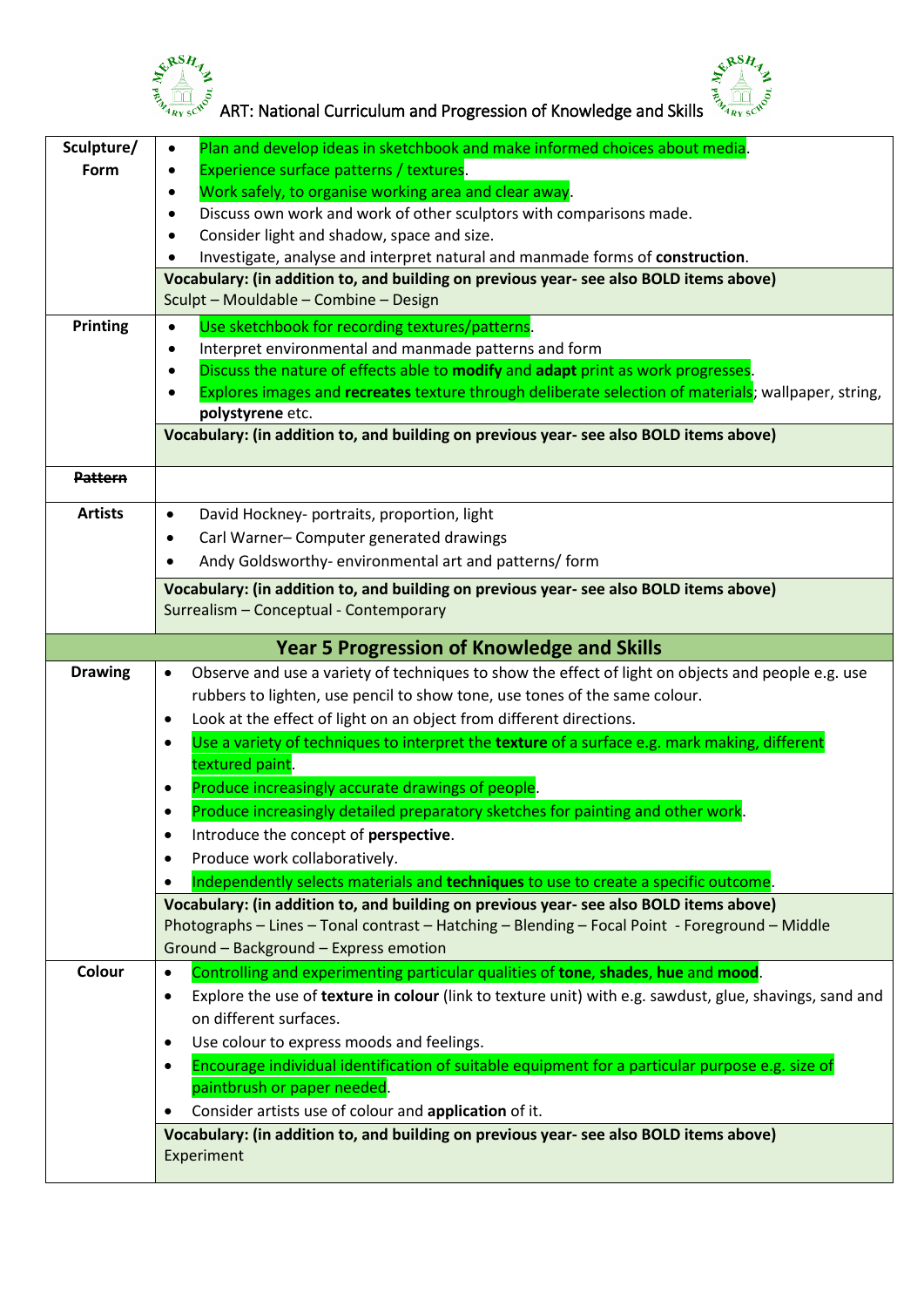



 $\frac{S^{RSA}}{S_{\lambda_{4_{R\gamma}}S^{C^{N}}}}$  ART: National Curriculum and Progression of Knowledge and Skills

| <b>Texture</b>     |                                                                                                                                                                                           |
|--------------------|-------------------------------------------------------------------------------------------------------------------------------------------------------------------------------------------|
| Sculpture/<br>Form | Use sketchbook to inform, plan and develop ideas.<br>$\bullet$<br>Shape, form, model and join with confidence.<br>$\bullet$<br>Produce more intricate patterns and textures.<br>$\bullet$ |
|                    | Work directly from observation or imagination with confidence.<br>٠                                                                                                                       |
|                    | Take into account the properties of media being used.<br>٠                                                                                                                                |
|                    | Discuss and evaluate own work and that of other sculptors in detail (Calder, Segal, Leach, recycled                                                                                       |
|                    | sculptures from Africa and India, Giacometti, etc.)                                                                                                                                       |
|                    | Makes imaginative use of the knowledge they have acquired of tools, techniques and materials to<br>express own ideas and feelings.                                                        |
|                    | Vocabulary: (in addition to, and building on previous year- see also BOLD items above)                                                                                                    |
| <b>Printing</b>    |                                                                                                                                                                                           |
|                    |                                                                                                                                                                                           |
| Pattern            | Organise own patterns<br>$\bullet$                                                                                                                                                        |
|                    | Use shape to create patterns<br>$\bullet$                                                                                                                                                 |
|                    | Create own abstract pattern<br>٠                                                                                                                                                          |
|                    | Patterns reflect personal experiences and expression.<br>$\bullet$                                                                                                                        |
|                    | Creating pattern for purposes e.g. wallpaper, clothes, puppets, boxes, folders, book covers etc.<br>٠                                                                                     |
|                    | Look at various artists creation of pattern and discuss effect, i.e. Morris, Sol Lewitt, Matisse<br>$\bullet$                                                                             |
|                    | (pattern within pattern), Bridget Riley, Miro)                                                                                                                                            |
|                    | Discuss own and artists work, drawing comparisons and reflecting on their own creations.<br>$\bullet$                                                                                     |
|                    | Vocabulary: (in addition to, and building on previous year- see also BOLD items above)                                                                                                    |
|                    | Tactile - Qualities                                                                                                                                                                       |
| <b>Artists</b>     | <b>Molly Williams</b><br>$\bullet$                                                                                                                                                        |
|                    | Jill Denton<br>$\bullet$                                                                                                                                                                  |
|                    | Thorpe<br>$\bullet$                                                                                                                                                                       |
|                    | Pollock<br>$\bullet$                                                                                                                                                                      |
|                    | Vocabulary: (in addition to, and building on previous year- see also BOLD items above)                                                                                                    |
|                    | Fabric - Pop Art                                                                                                                                                                          |
|                    | <b>Year 6 Progression of Knowledge and Skills</b>                                                                                                                                         |
| <b>Drawing</b>     | Observe and use a variety of techniques to show the effect of light on objects and people e.g. use<br>٠                                                                                   |
|                    | rubbers to lighten, use pencil to show tone, use tones of the same colour.                                                                                                                |
|                    | Look at the effect of light, and the shadows it creates, on an object from different directions.<br>٠                                                                                     |
|                    | Use a variety of techniques to interpret the texture of a surface e.g. mark making, different textured<br>$\bullet$                                                                       |
|                    | paint.                                                                                                                                                                                    |
|                    | Produce increasingly accurate drawings of people.<br>$\bullet$                                                                                                                            |
|                    | Produce increasingly detailed preparatory sketches for painting and other work.<br>٠                                                                                                      |
|                    | Introduce the concept of perspective.<br>$\bullet$                                                                                                                                        |
|                    | Work on a variety of scales and collaboratively.<br>٠                                                                                                                                     |
|                    | Independently selects materials and techniques to use to create a specific outcome.<br>$\bullet$                                                                                          |
|                    | Vocabulary: (in addition to, and building on previous year- see also BOLD items above)                                                                                                    |
|                    | Dry media - Wet media - Mixed media - Form - Interpretation                                                                                                                               |